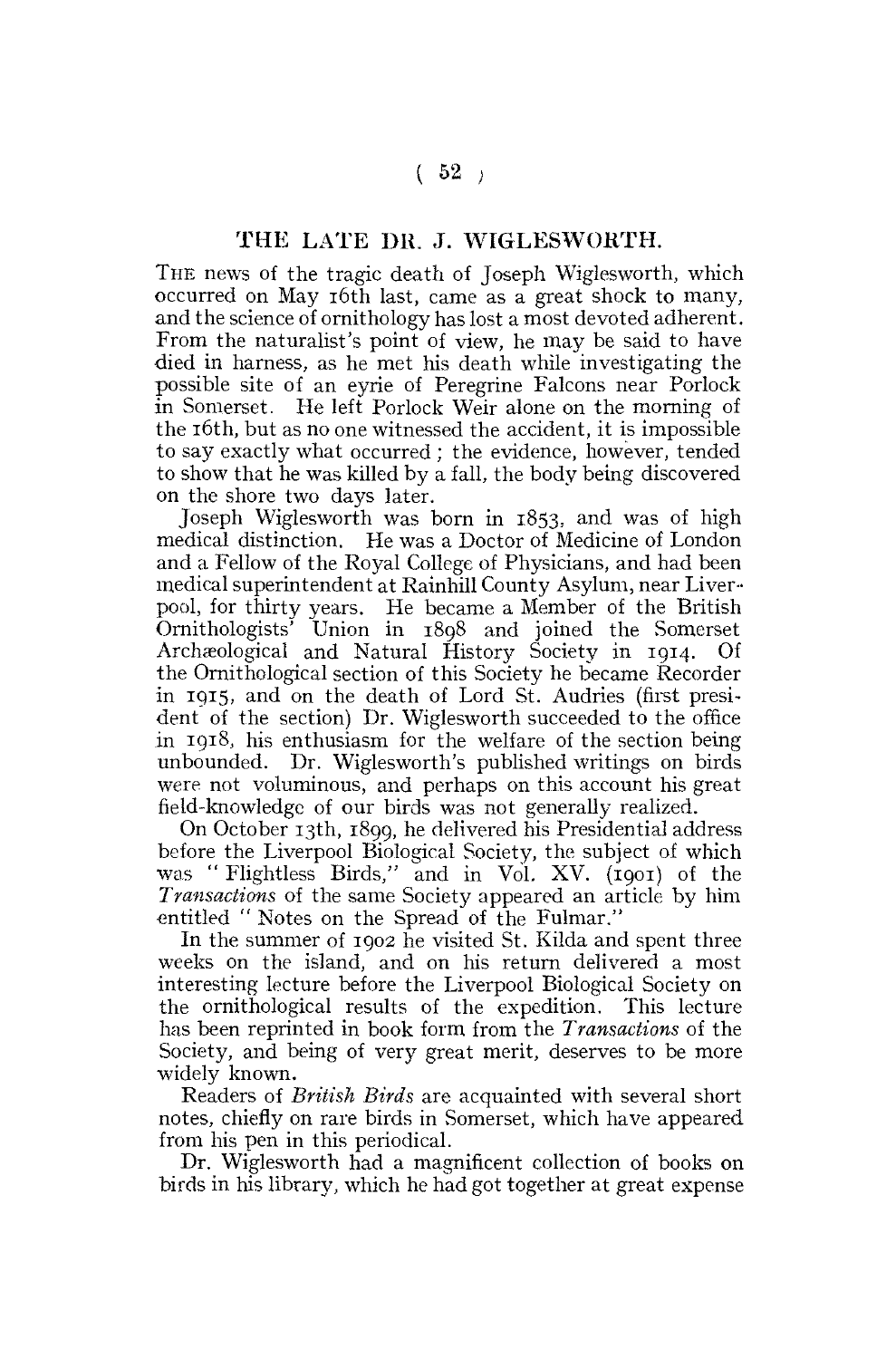## **VOL. xm.] THE LATE DR. J. WIGLESWORTH.** 53

and trouble, and possessed also a very complete collection of British birds' eggs which he had himself collected during his many ornithological rambles up and down the British Islands. It is pleasant to hear that these, in all probability, will not be dispersed.



THE LATE DR. J. WIGLESWORTH.

Some five years ago Dr. Wiglesworth, with his wife and son, came to live at Winscombe in the Mendip Hills of Somerset, and he at once threw himself with extraordinary energy into the investigation of the birds of the county. Two articles he wrote were published in the Somerset Archaeological and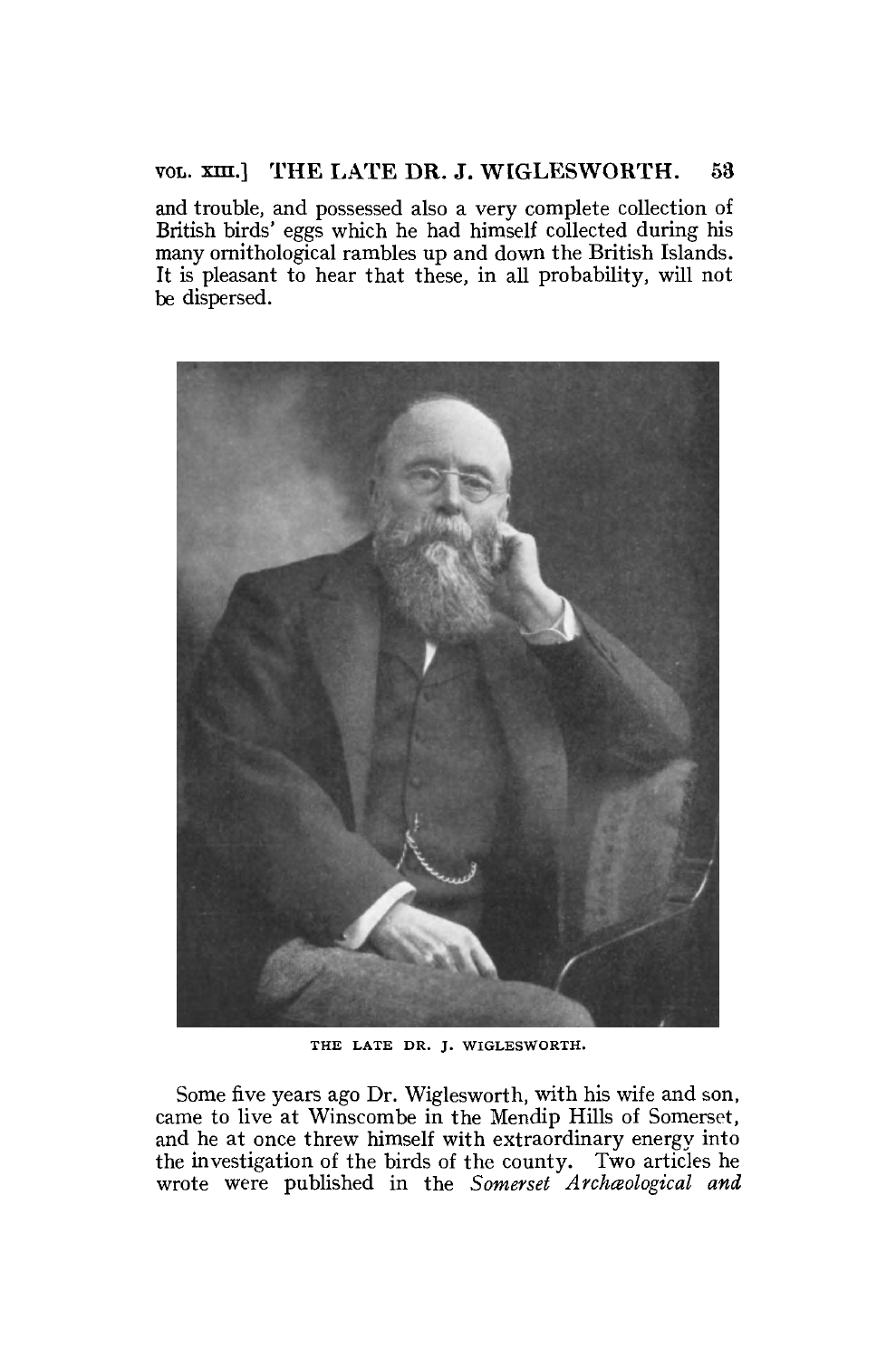*Natural History Society's Transactions* for 1917 and 1918 on " The Little Owl in Somerset " and " The Heronries of Somerset " and these display something of the care with which he personally verified all records, so far as lay in his power. His energy was directed towards gaining a first-hand personal knowledge of the present avifauna of the county and also towards verifying the records of the past, discovering the whereabouts of rare stuffed Somerset birds, and persuading the owners to present these to the Taunton Castle Museum. In all these directions he had already achieved a large measure of success, and the expeditions he undertook on foot over the Quantocks, Exmoor, along the coast-line, and elsewhere in the county would have taxed the strength of many a younger man.

The writer of this notice, who some eighteen years ago compiled the list of Somerset birds for the Victoria County History series, first came in touch with Dr. Wiglesworth through correspondence early in 1916, and first met him the following year. It was evidently Dr. Wiglesworth's intention, though he does not seem to have declared it very definitely, to publish a book on the Birds of Somerset, and the writer has a pile of correspondence which passed between him and the late Doctor during the last three years. A good book on the birds of the county is much needed, and many were looking forward to the day when such a work should be published under the guidance of Dr. Wiglesworth. It is much to be hoped that his notes and records are sufficiently written and collected to make this work still possible.

But what of the man himself ? His widow, to whom our deep sympathy goes out, as the only child, a son in the R.A.F., was killed in a flying accident during the war, informs the writer that his most intimate friends were medical men, who are writing about his medical work. May the present writer give a characteristic example of his love of field-work among the birds? It was June  $13th$ ,  $1917$ . We had planned to meet at a wayside station to explore the osier beds in the Somerset headquarters of the Marsh-Warbler. On looking out of the train the writer saw Wiglesworth on the platform, and so was about to alight. " Don't get out," he exclaimed with the enthusiasm of a boy, "we will go on to the next station, I know a better place, and I have got your ticket." And then for the next few hours we spoke and thought of little else but birds. Everything else might have ceased to exist, unless it were the lovely roses in the cottage gardens, for Wiglesworth had a passion for flowers as well. Soon we were in the midst of the Marsh-Warbler's haunts. Several pairs were about, and